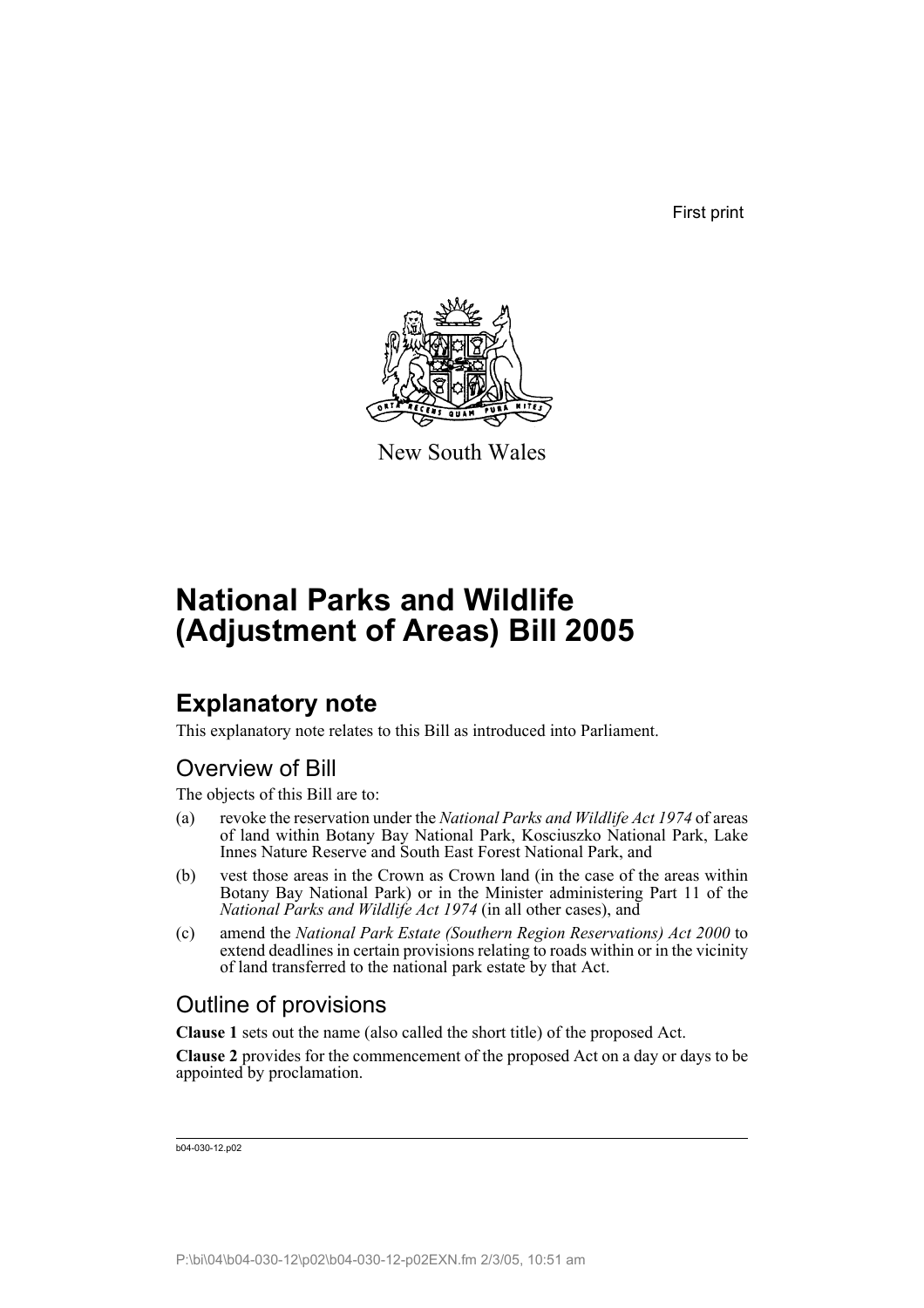Explanatory note

**Clause 3** revokes the reservation under the *National Parks and Wildlife Act 1974* of land described in Schedule 1 or 2 as part of the national parks and nature reserve referred to in those Schedules.

**Clause 4** vests land described in Schedule 1 (which is land within Botany Bay National Park) in the Crown as Crown land.

**Clause 5** vests land described in Schedule 2 (which is land within Kosciuszko National Park, Lake Innes Nature Reserve and South East Forest National Park) in the Minister administering Part 11 of the *National Parks and Wildlife Act 1974*.

**Clause 6** ensures that the proposed Act does not operate to extinguish native title rights and interests existing in relation to the excised land immediately before its vesting under the proposed Act in the Crown as Crown land or in the Minister administering Part 11 of the *National Parks and Wildlife Act 1974*.

**Clause 7** provides that the proposed Act binds the Crown.

**Clause 8** enables the making of regulations for the purposes of the proposed Act, including regulations of a savings or transitional nature consequent on the enactment of the proposed Act.

**Clause 9** is a formal provision that gives effect to the amendments to the *National Park Estate (Southern Region Reservations) Act 2000* set out in Schedule 3.

### **Schedule 1 Land within Botany Bay National Park vested in the Crown as Crown land**

This Schedule sets out the land within Botany Bay National Park whose reservation as national park is revoked and that is vested in the Crown as Crown land.

### **Schedule 2 Land within national parks or nature reserve vested in Minister administering Part 11 of the National Parks and Wildlife Act 1974**

This Schedule sets out the land within national parks and a nature reserve (being land whose reservation is revoked) that is vested in the Minister administering Part 11 of the *National Parks and Wildlife Act 1974* for the purposes of that Part.

### **Schedule 3 Amendment of National Park Estate (Southern Region Reservations) Act 2000**

Section 10 of the *National Park Estate (Southern Region Reservations) Act 2000* enables the description of land transferred to the national park estate by that Act to be adjusted, by notice published in the Gazette, for various purposes. **Schedule 3 [2]** extends the deadline for adjusting the boundary of land adjoining a public road from

Explanatory note page 2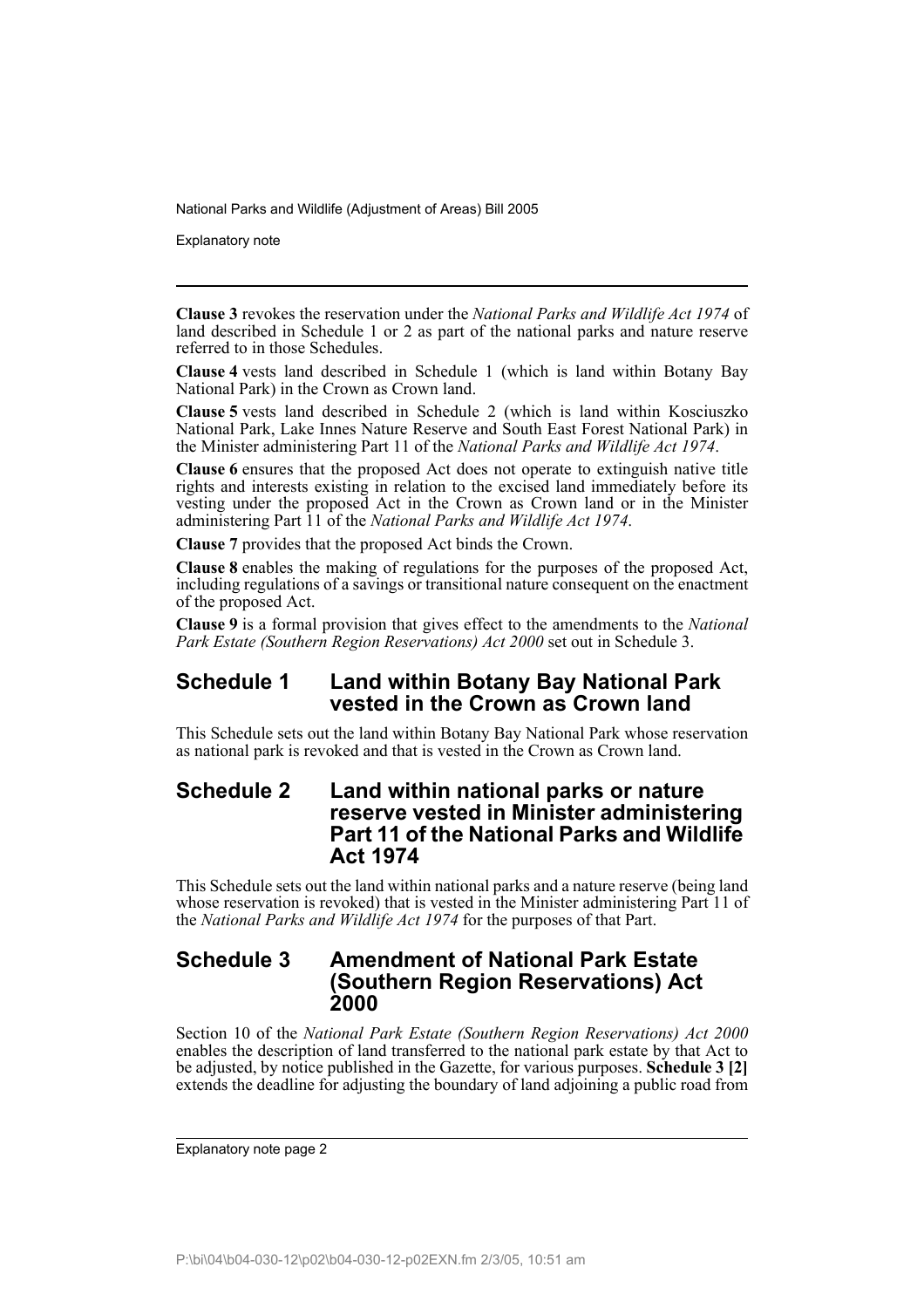Explanatory note

31 December 2005 to 31 December 2007. **Schedule 3 [1]** makes a consequential amendment.

Clause 8 of Schedule 7 vests in the Minister administering the *National Parks and Wildlife Act 1974*, for the purposes of Part 11 of that Act, certain access roads that are within former State forests and Crown land transferred to the national park estate by the *National Park Estate (Southern Region Reservations) Act 2000*. Under the clause, that Minister is required to declare which of the access roads are reserved as part of the national park estate, and which are not, by 31 December 2005. **Schedule 3 [3**] extends this deadline to 31 December 2007.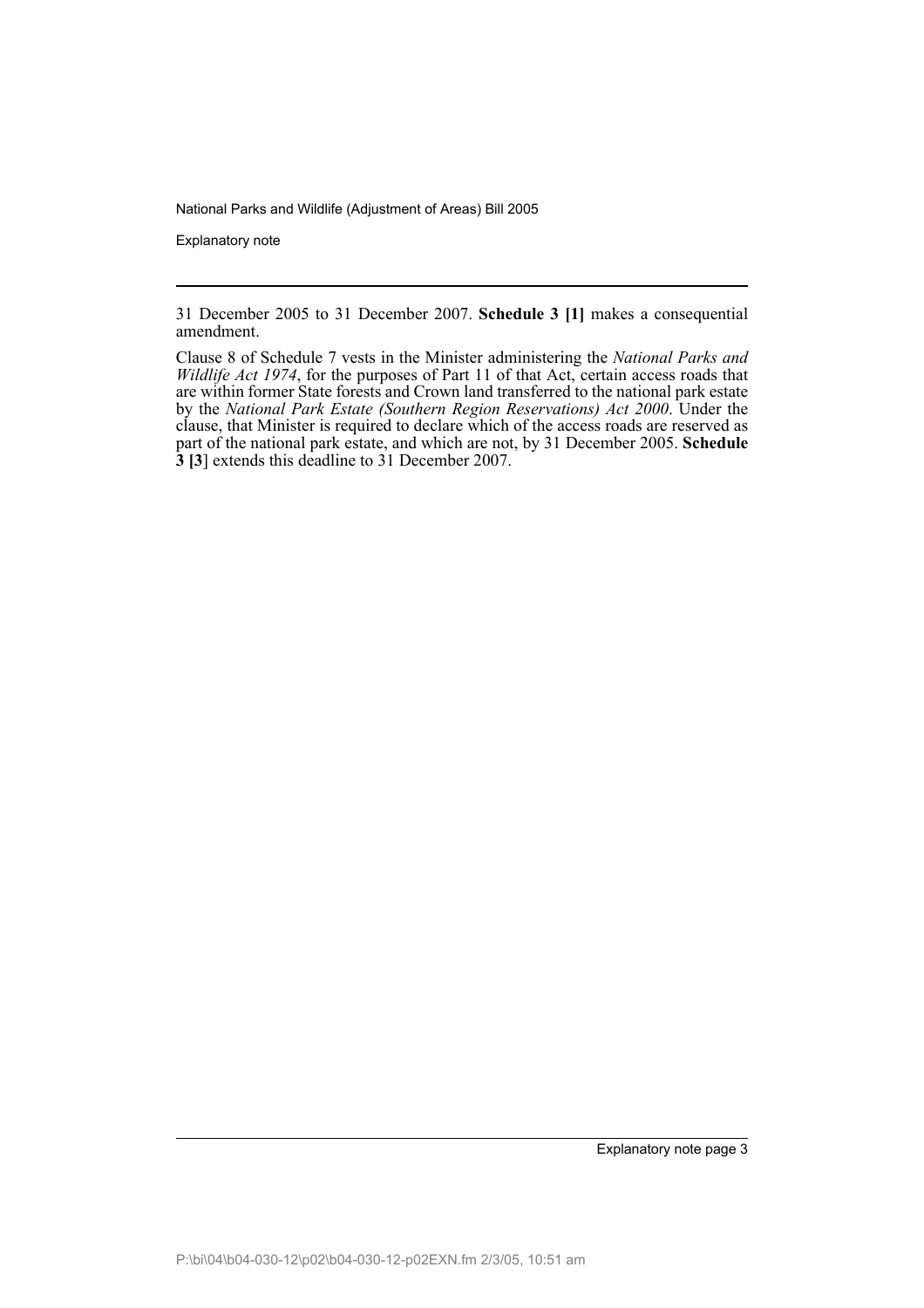Explanatory note

Explanatory note page 4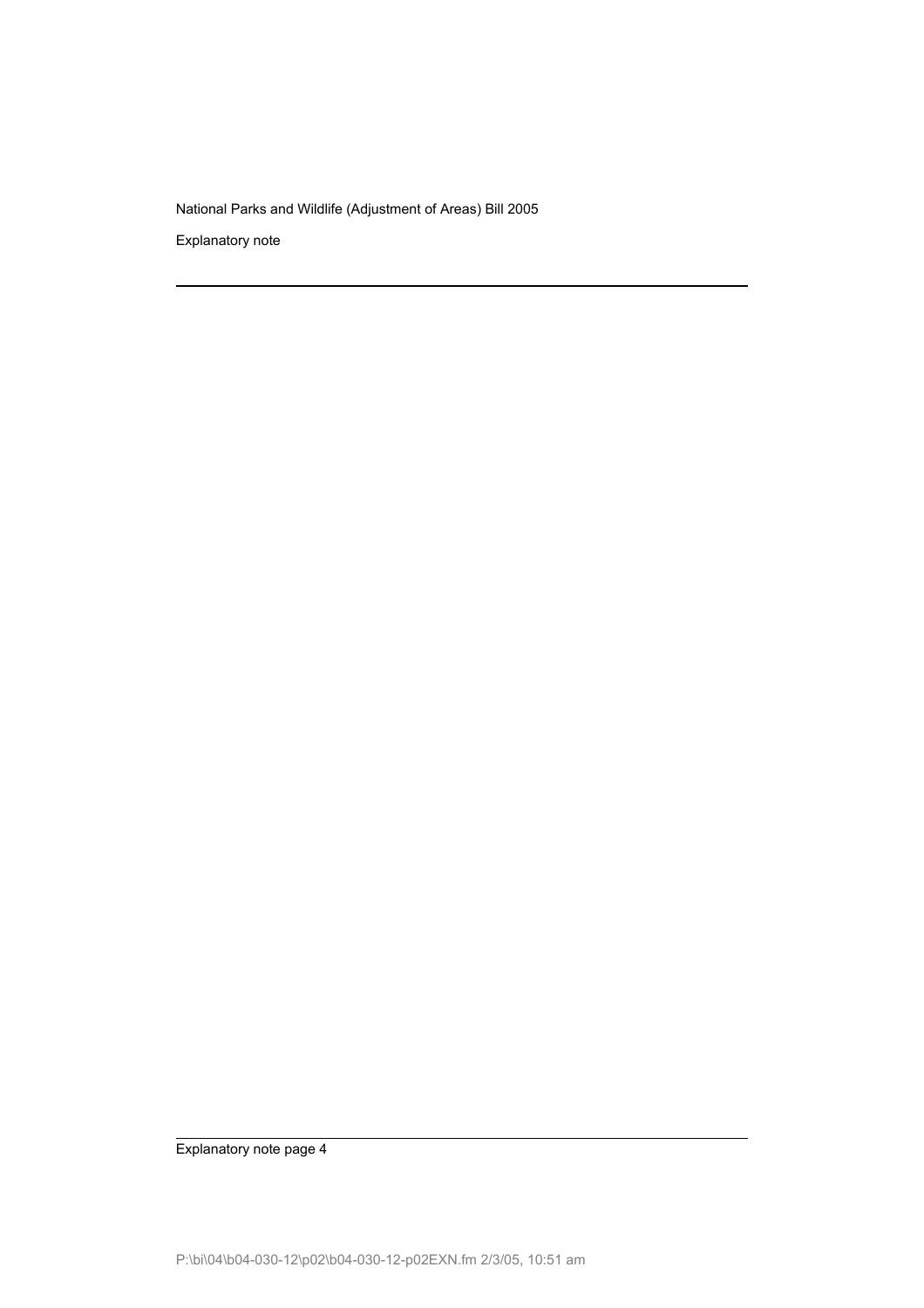First print



New South Wales

# **National Parks and Wildlife (Adjustment of Areas) Bill 2005**

# **Contents**

|            |                                                                                                                                         | Page |
|------------|-----------------------------------------------------------------------------------------------------------------------------------------|------|
| 1          | Name of Act                                                                                                                             | 2    |
| 2          | Commencement                                                                                                                            | 2    |
| 3          | Revocation of reservation of certain land as national park<br>or nature reserve                                                         | 2    |
| 4          | Land within Botany Bay National Park to vest in Crown as<br>Crown land                                                                  | 2    |
| 5.         | Land to vest in Minister                                                                                                                | 2    |
| 6          | Saving of native title rights and interests                                                                                             | 3    |
| 7          | Act to bind Crown                                                                                                                       | 3    |
| 8          | Regulations                                                                                                                             | 3    |
| 9          | Amendment of National Park Estate (Southern Region<br>Reservations) Act 2000 No 103                                                     | 4    |
| Schedule 1 | Land within Botany Bay National Park vested in the<br>Crown as Crown land                                                               | 5    |
| Schedule 2 | Land within national parks or nature reserve vested<br>in Minister administering Part 11 of the National Parks<br>and Wildlife Act 1974 | 6    |
|            |                                                                                                                                         |      |
|            |                                                                                                                                         |      |

b04-030-12.p02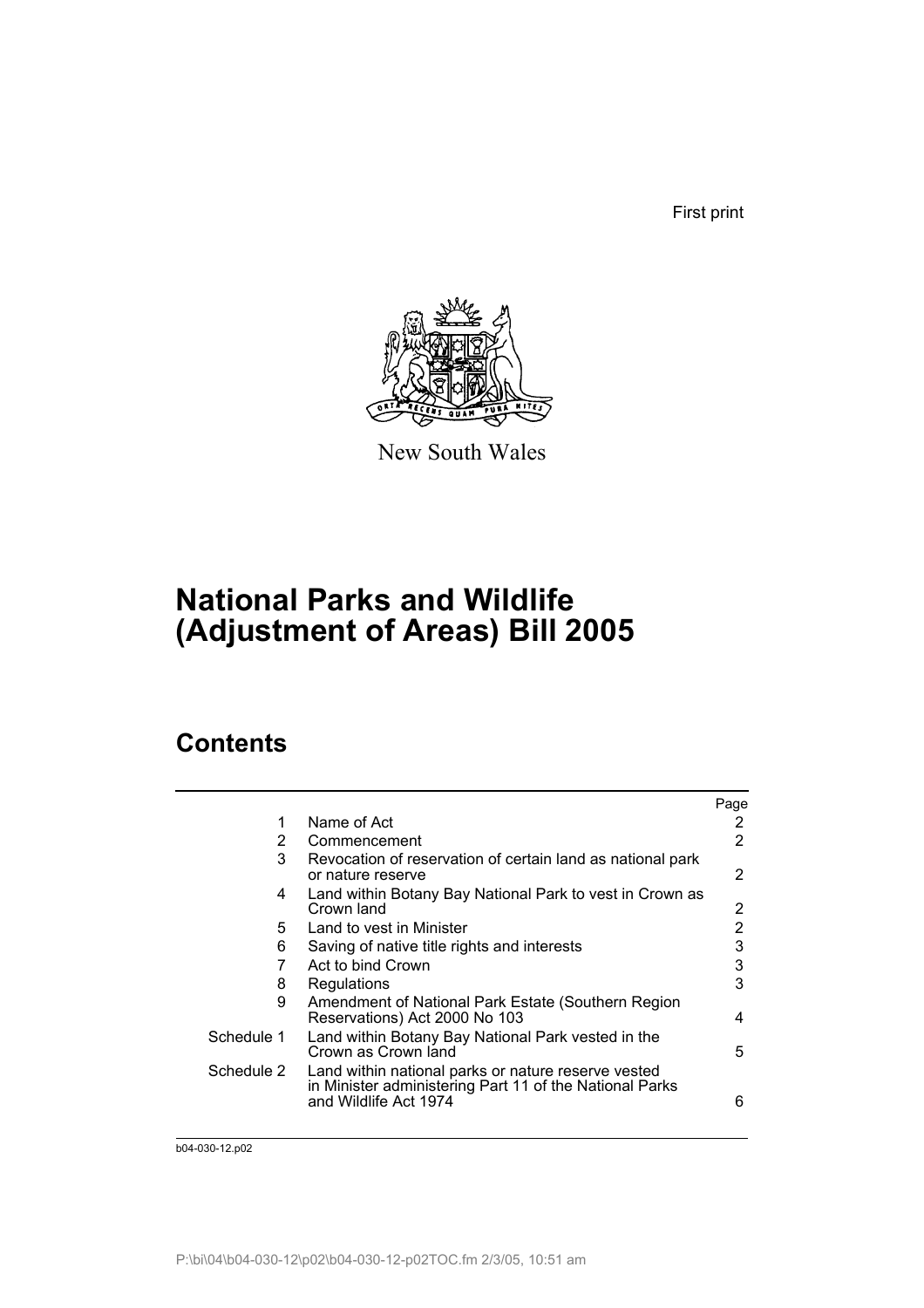**Contents** 

| Schedule 3 | Amendment of National Park Estate (Southern Region |  |
|------------|----------------------------------------------------|--|
|            | Reservations) Act 2000                             |  |

Page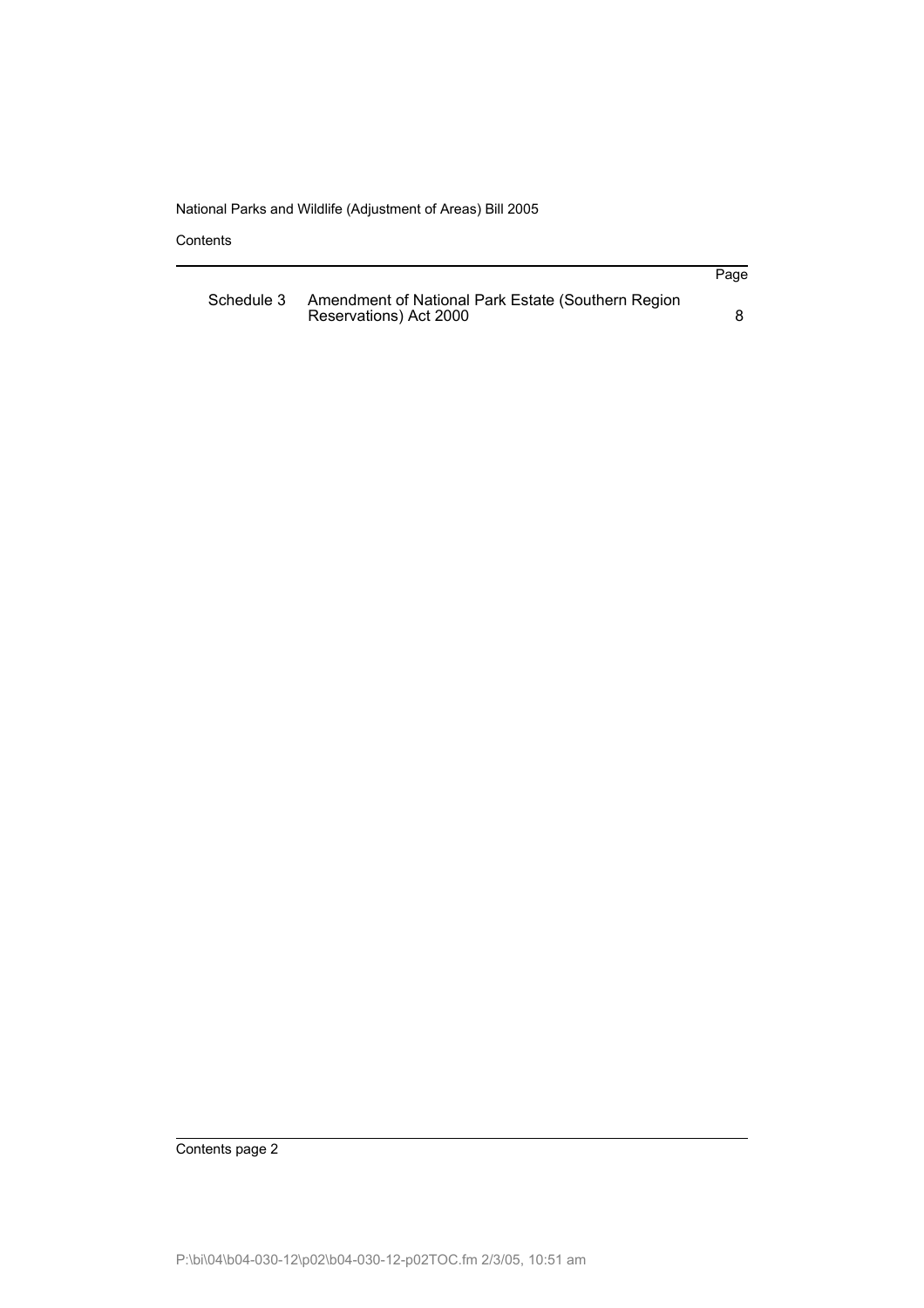

New South Wales

# **National Parks and Wildlife (Adjustment of Areas) Bill 2005**

No , 2005

### **A Bill for**

An Act to revoke the reservation under the *National Parks and Wildlife Act 1974* of certain areas of land as national park or nature reserve; and for other purposes.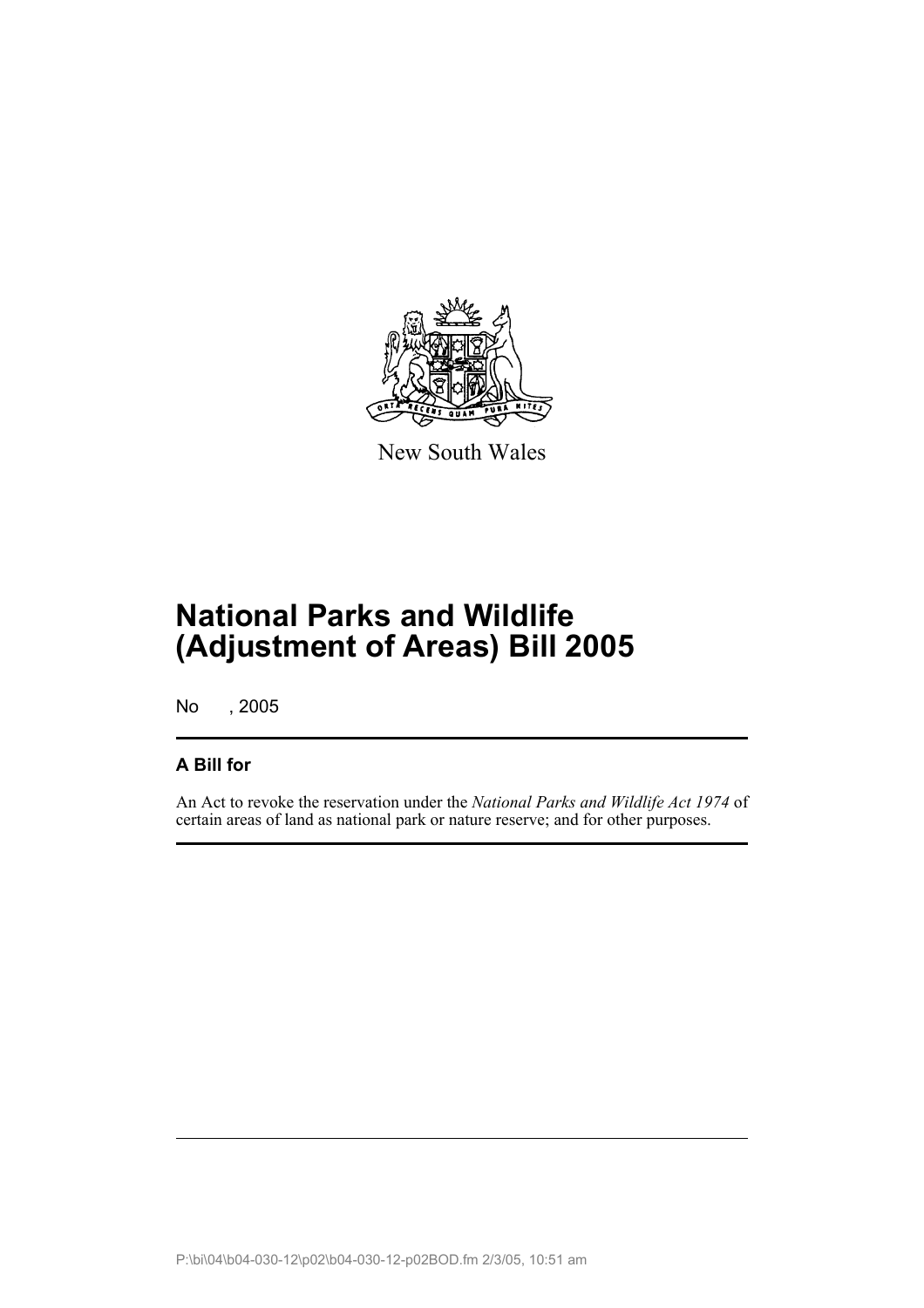|   |                                                                                                                     |                     | The Legislature of New South Wales enacts:                                                                                                                                                                                                                                                                                                         | $\mathbf{1}$               |
|---|---------------------------------------------------------------------------------------------------------------------|---------------------|----------------------------------------------------------------------------------------------------------------------------------------------------------------------------------------------------------------------------------------------------------------------------------------------------------------------------------------------------|----------------------------|
| 1 |                                                                                                                     | <b>Name of Act</b>  |                                                                                                                                                                                                                                                                                                                                                    | $\overline{2}$             |
|   |                                                                                                                     | <i>Act 2005.</i>    | This Act is the National Parks and Wildlife (Adjustment of Areas)                                                                                                                                                                                                                                                                                  | 3<br>$\overline{4}$        |
| 2 |                                                                                                                     | <b>Commencement</b> |                                                                                                                                                                                                                                                                                                                                                    | 5                          |
|   |                                                                                                                     |                     | This Act commences on a day or days to be appointed by proclamation.                                                                                                                                                                                                                                                                               | 6                          |
| 3 | reserve                                                                                                             |                     | Revocation of reservation of certain land as national park or nature                                                                                                                                                                                                                                                                               | $\overline{7}$<br>8        |
|   |                                                                                                                     | revoked.            | The reservation under the National Parks and Wildlife Act 1974 as<br>national park or nature reserve of land described in Schedule 1 or 2 is                                                                                                                                                                                                       | 9<br>10<br>11              |
| 4 |                                                                                                                     |                     | Land within Botany Bay National Park to vest in Crown as Crown land                                                                                                                                                                                                                                                                                | 12                         |
|   | On the revocation under this Act of the reservation as national park of<br>land described in Schedule 1, that land: |                     |                                                                                                                                                                                                                                                                                                                                                    |                            |
|   |                                                                                                                     | (a)                 | is vested in the Crown for an estate in fee simple, freed and<br>discharged from all trusts, obligations, estates, interests and<br>rights of way or other easements, and                                                                                                                                                                          | 15<br>16<br>17             |
|   |                                                                                                                     | (b)                 | is Crown land within the meaning of the Crown Lands Act 1989.                                                                                                                                                                                                                                                                                      | 18                         |
| 5 |                                                                                                                     |                     | Land to vest in Minister                                                                                                                                                                                                                                                                                                                           | 19                         |
|   | (1)                                                                                                                 |                     | On the revocation under this Act of the reservation as national park or<br>nature reserve of land described in Schedule 2, that land vests in the<br>Minister administering Part 11 of the National Parks and Wildlife Act<br>1974 on behalf of the Crown for the purposes of that Part for an estate<br>in fee simple, freed and discharged from: | 20<br>21<br>22<br>23<br>24 |
|   |                                                                                                                     | (a)                 | all trusts, obligations, estates, interests, rights of way or other<br>easements, and                                                                                                                                                                                                                                                              | 25<br>26                   |
|   |                                                                                                                     | (b)                 | any dedication, reservation, Crown grant or vesting to which the<br>land was subject, and any such dedication, reservation, grant or<br>vesting is revoked.                                                                                                                                                                                        | 27<br>28<br>29             |
|   | (2)                                                                                                                 |                     | The Minister is not to transfer under Part 11 of the National Parks and<br>Wildlife Act 1974:                                                                                                                                                                                                                                                      | 30<br>31                   |
|   |                                                                                                                     | (a)                 | the whole or any part of the land described in clauses 1 and 2 of<br>Schedule 2, or                                                                                                                                                                                                                                                                | 32<br>33                   |
|   |                                                                                                                     | (b)                 | any interest in that land,                                                                                                                                                                                                                                                                                                                         | 34                         |
|   |                                                                                                                     |                     | unless other land is first transferred into the national park estate as<br>compensation for the excision of that land (being other land the Minister                                                                                                                                                                                               | 35<br>36                   |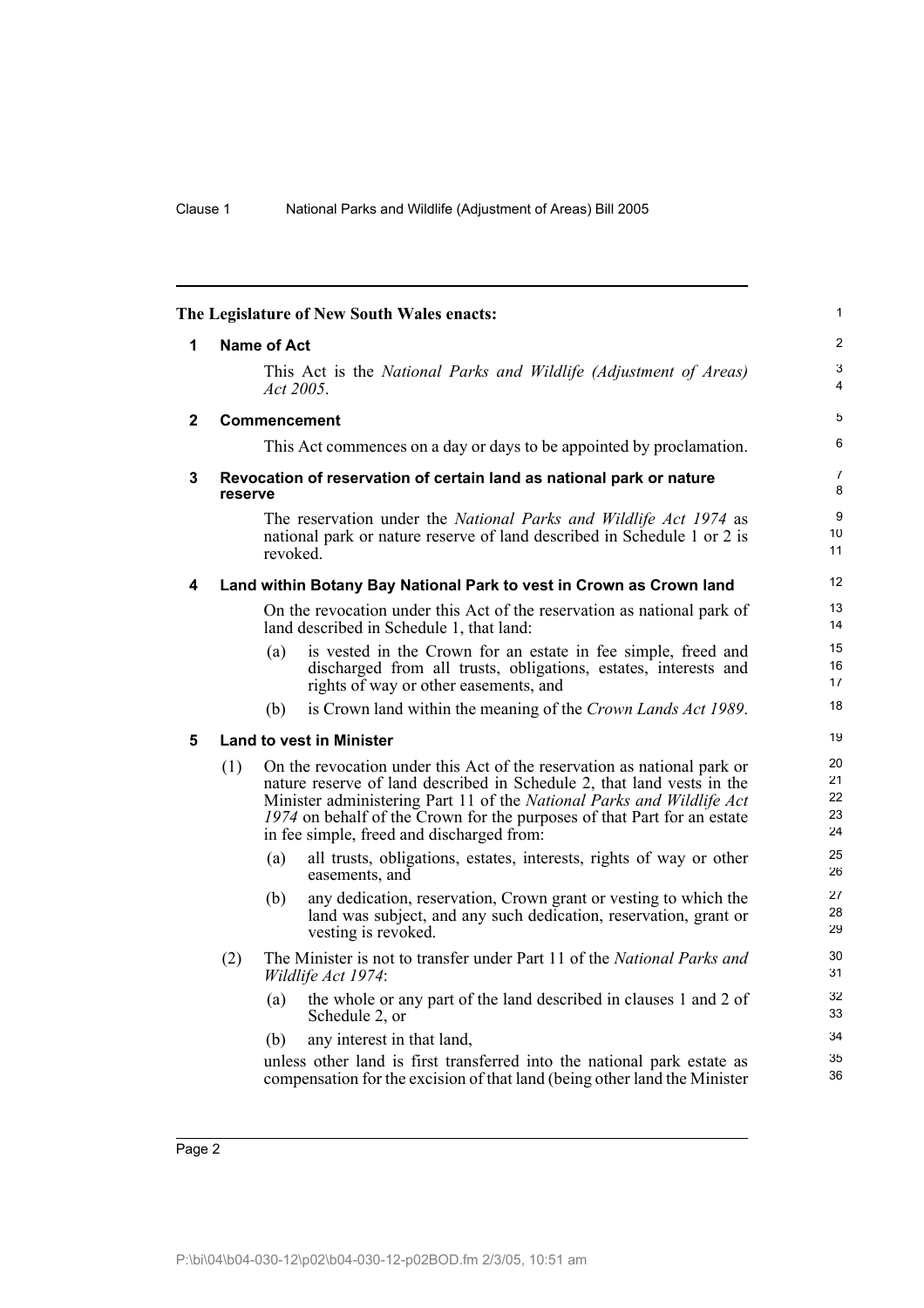National Parks and Wildlife (Adjustment of Areas) Bill 2005 Clause 6

is satisfied is of equal or greater conservation value in terms of natural and cultural heritage). (3) For the purposes of subsection (2), the national park estate comprises land reserved under the *National Parks and Wildlife Act 1974* or land acquired by the Minister under Part 11 of that Act for the purposes of its reservation under that Act. (4) Any access roads within the land described in clause 3 of Schedule 2 may continue to be used for the purposes for which they were used immediately before the commencement of this Act. (5) Nothing in this section affects the exercise of any power, authority, duty or function by the Minister administering Part 11 of the *National Parks and Wildlife Act 1974* or any other person under and in accordance with the *National Parks and Wildlife Act 1974* in relation to any such access road. **6 Saving of native title rights and interests** (1) This Act does not operate to extinguish any native title rights and interests existing in relation to the land described in Schedule 1 or 2 immediately before its vesting by section 4 or 5. (2) This section does not affect any extinguishment of native title rights and interests by the operation of the *Native Title Act 1993* of the Commonwealth or the *Native Title (New South Wales) Act 1994*. (3) Words and expressions used in this section have the same meanings as they have in the *Native Title Act 1993* of the Commonwealth. **7 Act to bind Crown** This Act binds the Crown in right of New South Wales and, in so far as the legislative power of the Parliament of New South Wales permits, the Crown in all its other capacities. **8 Regulations** (1) The Governor may make regulations, not inconsistent with this Act, for or with respect to any matter that by this Act is required or permitted to be prescribed or that is necessary or convenient to be prescribed for carrying out or giving effect to this Act. (2) The regulations may contain provisions of a savings or transitional nature consequent on the enactment of this Act. (3) Any such provision may, if the regulations so provide, take effect from the date of commencement of this Act or a later date. 1 2 3 4 5 6 7 8 9 10 11 12 13 14 15 16 17 18 19 20 21 22 23 24 25 26 27 28 29 30 31 32 33 34 35 36

Page 3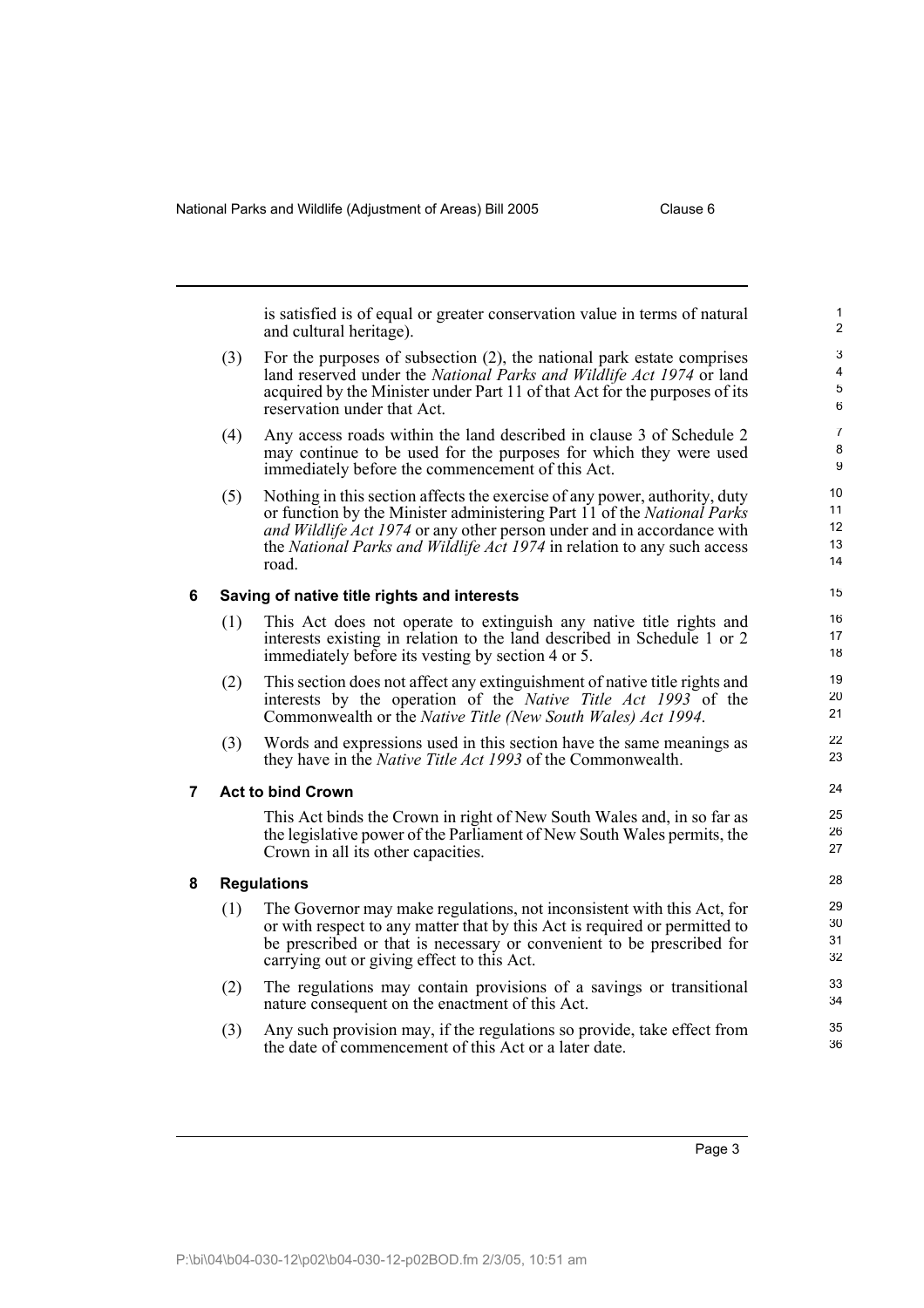|   | (4)                                                                                 |     | To the extent to which any such provision takes effect from a date that<br>is earlier than the date of its publication in the Gazette, the provision<br>does not operate so as:       | 1<br>2<br>3 |
|---|-------------------------------------------------------------------------------------|-----|---------------------------------------------------------------------------------------------------------------------------------------------------------------------------------------|-------------|
|   |                                                                                     | (a) | to affect, in a manner prejudicial to any person (other than the<br>State or an authority of the State), the rights of that person<br>existing before the date of its publication, or | 4<br>5<br>6 |
|   |                                                                                     | (b) | to impose liabilities on any person (other than the State or an<br>authority of the State) in respect of anything done or omitted to<br>be done before the date of its publication.   | 7<br>8<br>9 |
| 9 | Amendment of National Park Estate (Southern Region Reservations) Act<br>2000 No 103 |     | 10<br>11                                                                                                                                                                              |             |
|   |                                                                                     |     | The National Park Estate (Southern Region Reservations) Act 2000 is<br>amended as set out in Schedule 3.                                                                              | 12<br>13    |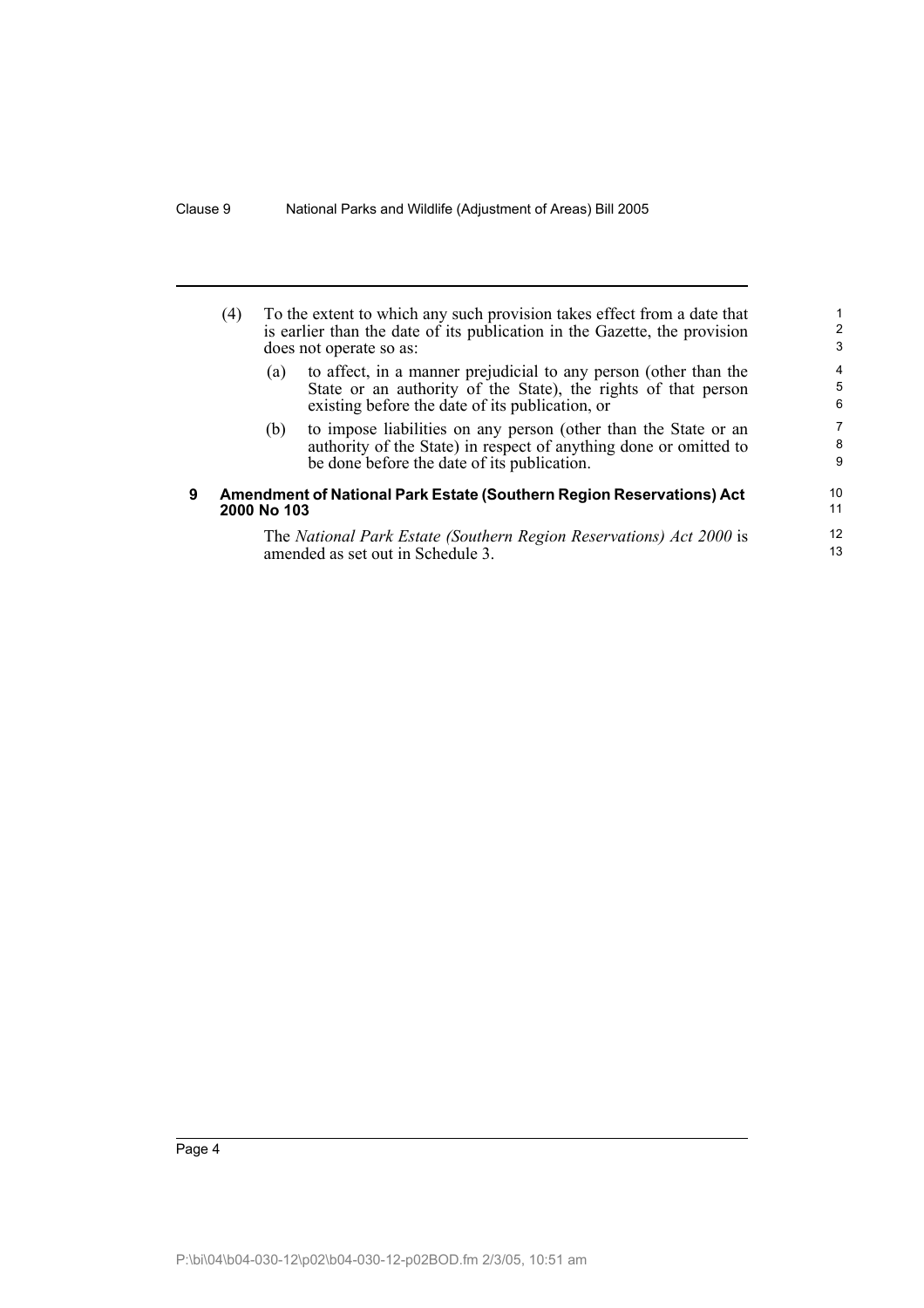Land within Botany Bay National Park vested in the Crown as Crown land Schedule 1

### **Schedule 1 Land within Botany Bay National Park vested in the Crown as Crown land**

(Sections 3 and 4)

1  $\overline{2}$ 

All those pieces or parcels of land containing about 716 square metres situated in the County of Cumberland, Parish of Botany and local government area of Randwick, being that part of Lot 5209 DP 704508 described as hatched areas "PTC" and "PTD" in miscellaneous plan R00104 held at the office of the Parks and Wildlife Division of the Department of Environment and Conservation.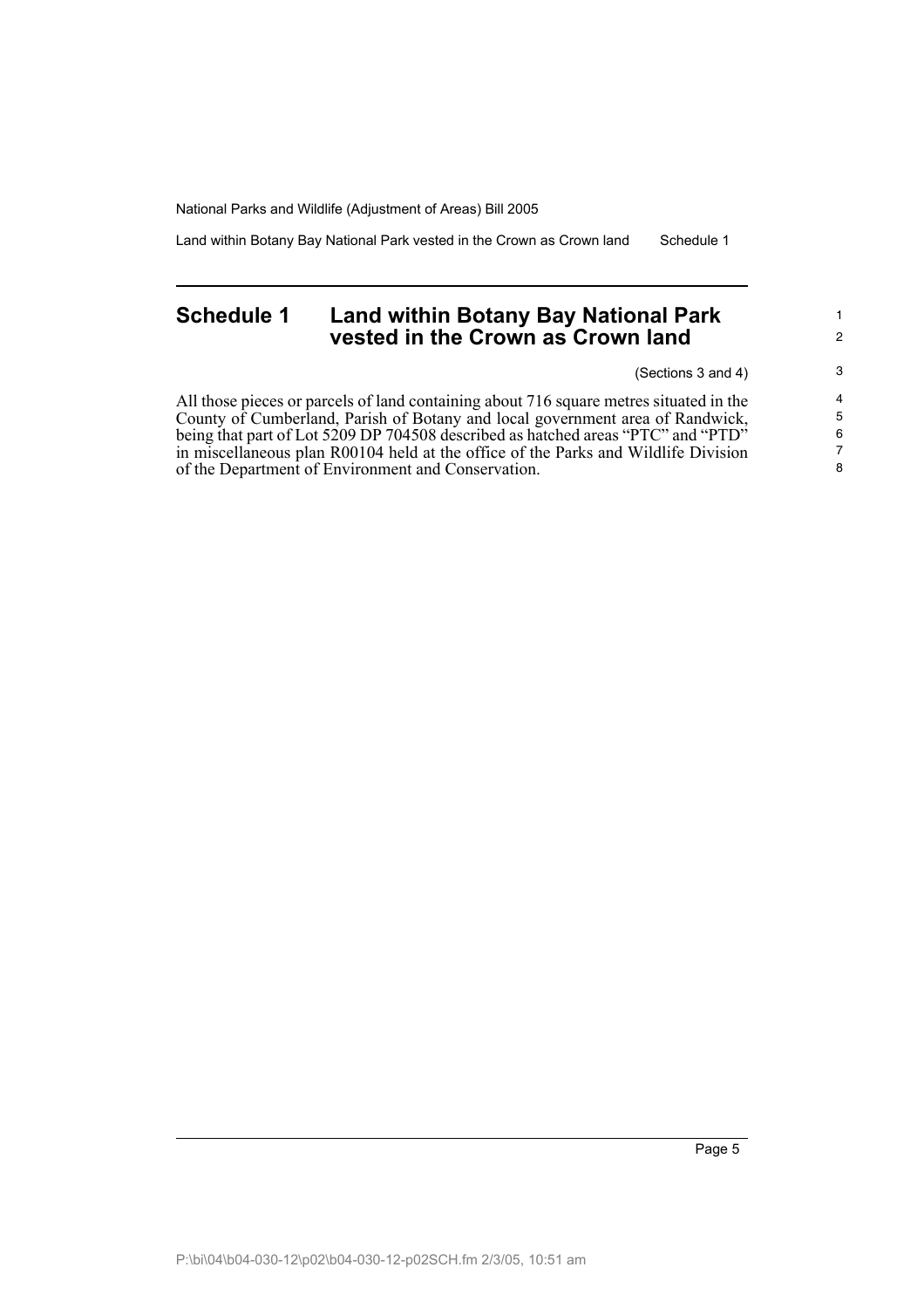Schedule 2 Land within national parks or nature reserve vested in Minister administering Part 11 of the National Parks and Wildlife Act 1974

### **Schedule 2 Land within national parks or nature reserve vested in Minister administering Part 11 of the National Parks and Wildlife Act 1974**

(Sections 3 and 5)

#### **1 Kosciuszko National Park**

All that piece or parcel of land containing 184 hectares, situated in the Counties of Selwyn and Buccleuch, Parishes of Buddong and Boraig and local government area of Tumut, being the area bounded by Lot 5 DP 235380, then by Lot 18 DP 728290, then by the left bank of the Tumut River generally east to the westerly prolongation of the southern boundary of Lot 14 DP 750974, then by that line east for a distance of 45.5 metres, then by a line bearing (grid north) 192 degrees 38 minutes 40 seconds for a distance of 72.74 metres, then by a line bearing 194 degrees 22 minutes 40 seconds for a distance of 67.1 metres, then by a line bearing 187 degrees 50 minutes 40 seconds for a distance of 103.22 metres, then by a line bearing 212 degrees 30 minutes 30 seconds for a distance of 88.95 metres, then by a line bearing 215 degrees 44 minutes for a distance of 119.36 metres, then by a line bearing 211 degrees 41 minutes for a distance of 144.94 metres, then by a line bearing 190 degrees 31 minutes 30 seconds for a distance of 62.17 metres, then by a line bearing 161 degrees 45 minutes for a distance of 139.12 metres, then by a line bearing 171 degrees 25 minutes 20 seconds for a distance of 232.64 metres, then by a line bearing 148 degrees 7 minutes 40 seconds for a distance of 529.92 metres, then by a line bearing 246 degrees 53 minutes 30 seconds for a distance of 65.35 metres, then by a line bearing 207 degrees 4 minutes 20 seconds for a distance of 71.46 metres, then by a line bearing 121 degrees 16 minutes 30 seconds for a distance of 52.65 metres, then by a line bearing 170 degrees 11 minutes 30 seconds for a distance of 46.24 metres, then by a line bearing 183 degrees 50 minutes for a distance of 41.03 metres, then by a line bearing 149 degrees 16 minutes 40 seconds for a distance of 90.14 metres, then by a line bearing 254 degrees 59 minutes 40 seconds for a distance of 147.8 metres, then by a line bearing 182 degrees 37 minutes for a distance of 103.58 metres and by a line to the southern most south eastern corner of Lot 5 DP 235380.

Page 6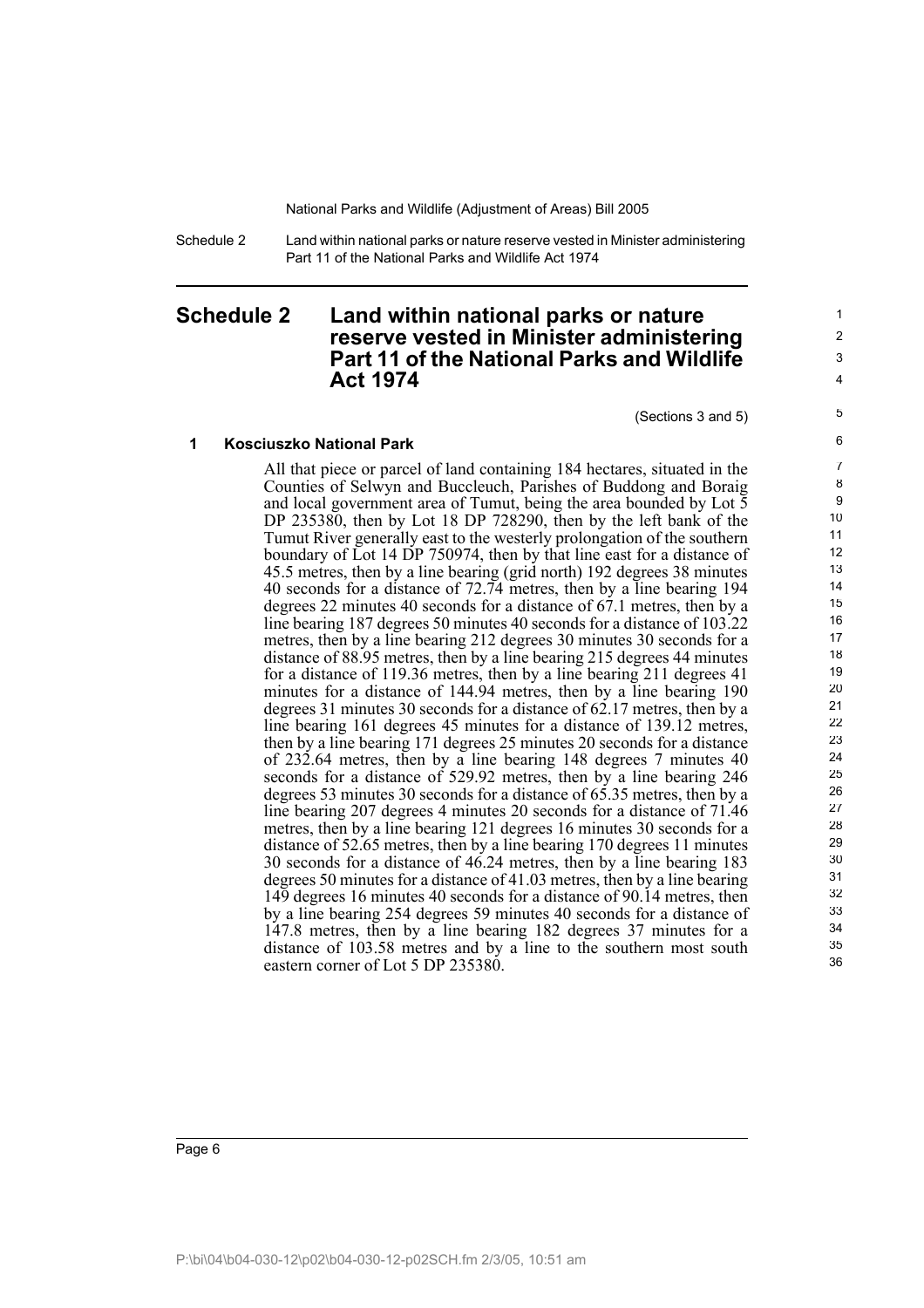Land within national parks or nature reserve vested in Minister administering Part 11 of the National Parks and Wildlife Act 1974 Schedule 2

#### **2 Lake Innes Nature Reserve**

All that piece or parcel of land containing an area of about 2.89 hectares, situated in the Parish and County of Macquarie and local government area of Hastings, being Lot 1 DP 1072284 and that part of Lake Innes Nature Reserve (notified in the Gazette of 15 November 1985) east of Lot 1 DP 1072284.

#### **3 South East Forest National Park**

- (1) All that piece or parcel of land containing an area of about 6.8 hectares, situated in the County of Auckland, Parish of Colombo and local government area of Bega Valley Shire, being a strip 20 metres wide embracing the formation of Nitens Road within South East Forest National Park.
- (2) All that piece or parcel of land containing an area of about 6.2 hectares, situated in the County of Wellesley, Parish of Burrimbucco and local government area of Bombala, being a strip 20 metres wide embracing the formation of Coolangubra Forest Way within South East Forest National Park.
- (3) All that piece or parcel of land containing an area of about 22 hectares, situated in the County of Auckland, Parishes of Boyd, Nullica and Imlay and local government area of Bega Valley Shire, being a strip 20 metres wide embracing the formation of Ben Boyd Road (in 2 parts) within South East Forest National Park.